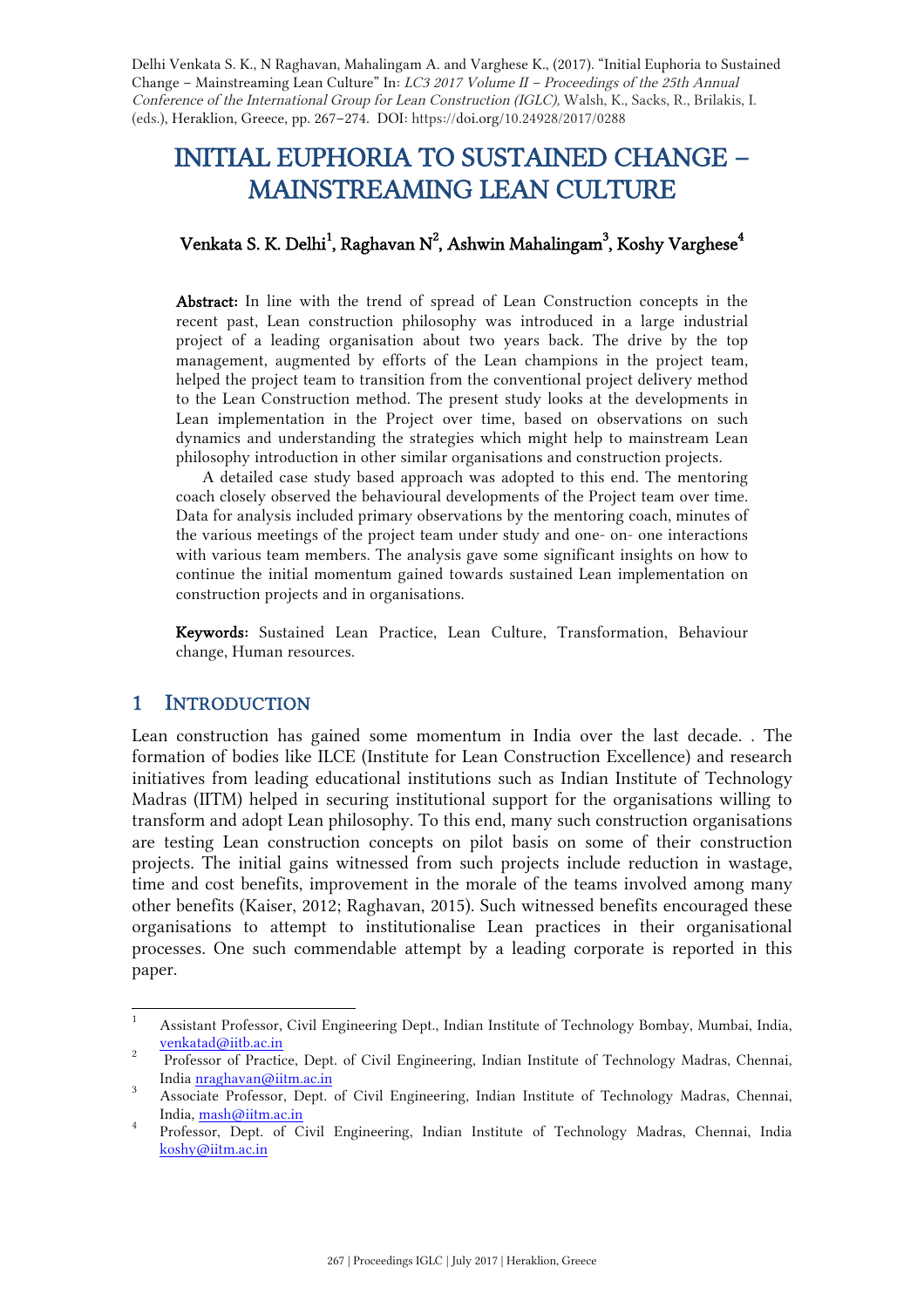In this context, this large conglomerate with a distinguished long history had initiated the introduction of Lean philosophy in some of its construction activities. , After a couple of successful trial implementations conducted in a training mode, the organisation decided to introduce Lean construction in a large industrial project on a pilot basis. The initial part of how Lean construction philosophy was introduced and the learning from the initial exercise were reported in an earlier paper (Raghavan et. al. 2016). An external mentoring coach team which was hired to give guidance on Lean implementation decided to use this unique opportunity to study the various barriers and facilitators to mainstream Lean on a long term basis in a Project, and then further on in the overall organisation.

#### 2 OBJECTIVES OF THE STUDY

Further to the earlier study which looked at the initial learning curve, the present study is aimed at understanding the organisational dynamics and other factors which help in sustaining the initial momentum towards comprehensive implementation of Lean construction in a project and in the organisation.

#### 3 RESEARCH METHOD

To address these objectives, a detailed case- based research approach was adopted in this study. After the initial take-off the mentoring coach observed the sustained practice of Lean concepts in the project as well as in the organisation. The mentoring coach also observed the development of Lean culture in the various construction teams over time. Data for analysis included primary observations by the research team, minutes of meetings of the project team under study, a survey questionnaire addressed to the team members and one- on- one interactions with various team members. .The various observations made from time to time were analysed by the mentoring coach and corrective courses were communicated to the project teams for steady progress on the Lean road. Decisions were made on the basis of data collected from different methods/ sources and not from any subjective view points.

## 4 CASE STUDY – INDUSTRIAL PROJECT

The new industrial project included Engineering, Procurement and Construction phases. The parent organisation was basically a diversified, highly reputed manufacturing company and it also had a construction division. The construction division had the responsibility to construct and deliver this crucial project to its parent organisation. The top management of the construction division sensed this as a good opportunity to introduce Lean construction on the project. The division had tried out Lean construction earlier on pilot projects and had tasted some success. Hence the division wanted to try this philosophy on a project with larger scope. The top management hoped that the new construction philosophy would help them save time and make construction more efficient across all their construction projects by and by.

As the project was being conceptualized and designed, Lean construction philosophy was introduced progressively in all the phases of the project. Various techniques such as 5S, Big Room, Last Planner SystemTM, PPC (Plan Percent Completed) monitoring, etc. were introduced progressively in the project. The team started using these tools and also started progressively adopting Lean as a work philosophy as well.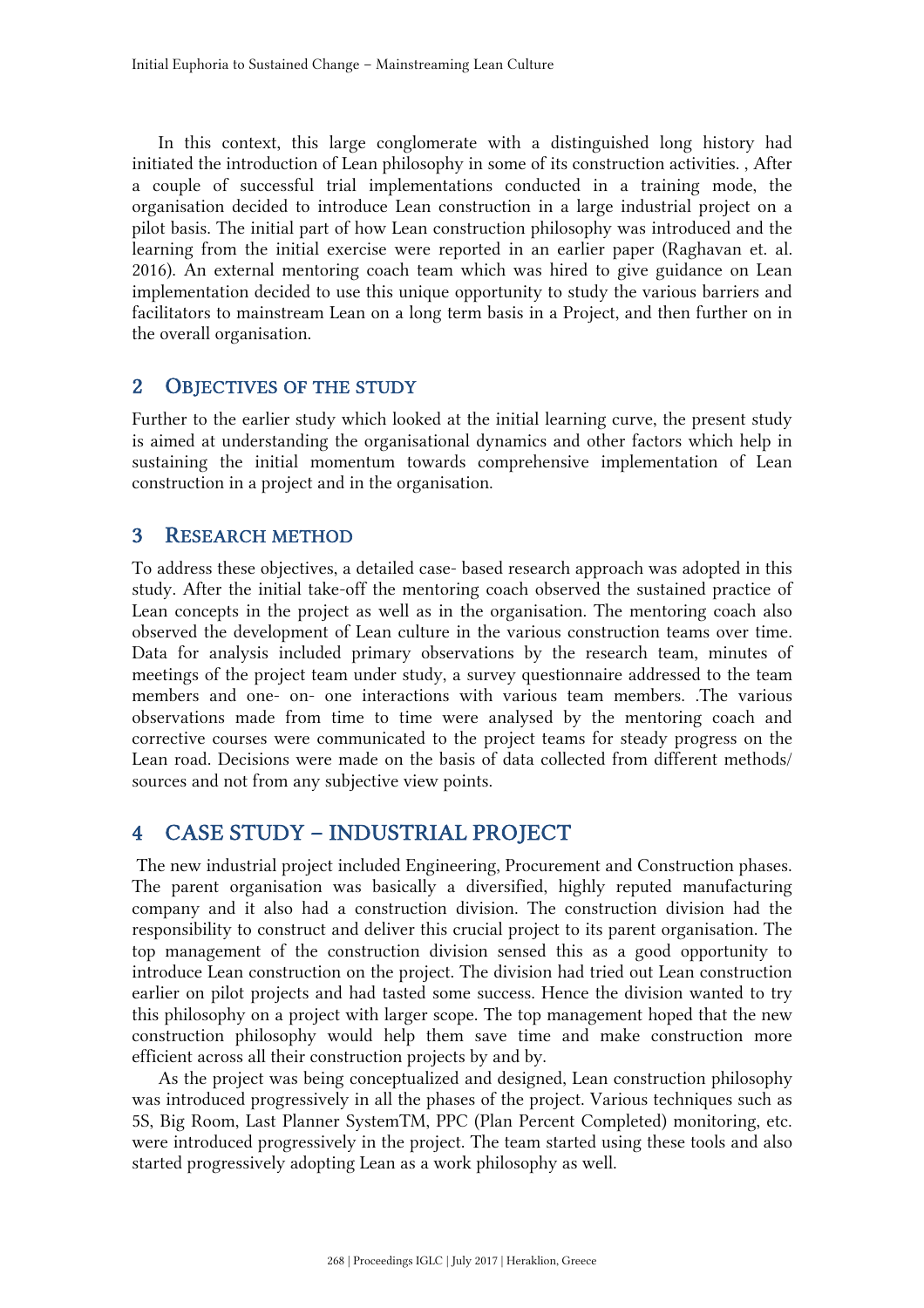As time progressed, the project emphasis shifted from design to construction stage. In the various stages the project encountered a number of challenges. Initially the project faced some challenges due to permits, approvals and land acquisitions which impacted the sequence and timing of development significantly. Later there were other challenges arising from various scope changes from end users, design changes, variations in soil strata, inclement weather conditions, etc. As the challenges began to unfold, the mentoring coach observed how the project team responded to these challenges and tried to understand whether the adoption of Lean philosophy helped or deterred the team from achieving their objectives.

### 5 OBSERVATIONS ON SUSTAINING LEAN PHILOSOPHY

The main observations relating to sustaining the Lean philosophy on the project and mainstreaming it in the organisation are covered in three different categories in this section - (i) Organizational structure, (ii) Procedural aspects and (iii). Organizational behaviour and culture.

#### 5.1 Organizational structure

The first set of observations relates to the unique aspects pertaining to the organisational structure and how they contributed/challenged in sustaining the Lean philosophy.

#### 5.1.1 Sustaining the changes in organizational structure

The traditional time-honoured (matrix) structure of this organization had multiple reporting streams for many people. For example, the manager responsible for installing MEP components of the project reported to the project manager as well as the division head of the MEP division of the company. Similarly, many team members were working on various other projects and had multiple heads to report to. The introduction of Lean exposed these complexities in the organizational structure. The regular practice of the Big Room concept and the Collaborative Planning System adopted, as well as better understanding of the inter-dependencies of the various teams, helped overcome such difficulties related to the structure. Basically people started to reach out to the concerned people directly and collaborate along lateral lines rather than along vertical lines of communications. Teams started accepting the complexities and learned to function effectively despite the challenges. Realisation of this initial benefit helped the team members appreciate the benefits of Lean and sustain Lean in the project.

Another challenge overcome by Lean practices related to compartmentalisation and lack of sharing. The prevailing planning structure before Lean was highly centralized. The project planning was done by a central team and the scopes and deadlines were determined by this team and "pushed" on to the other teams. The introduction of Lean transformed this relationship to that of a "pull" environment where the micro planning and scheduling for activities were now done by the respective team members and the central planning team aggregated these plans and checked for conformance to the broader milestones. The initial transition was quick. However, as the project progressed, there was always a tendency to swing back to the age-old planning mechanism. The benefits of initial Lean implementation weighed against the resistance to switch from a known process and this was a key dynamic which assisted long term adoption of Lean philosophy on the project.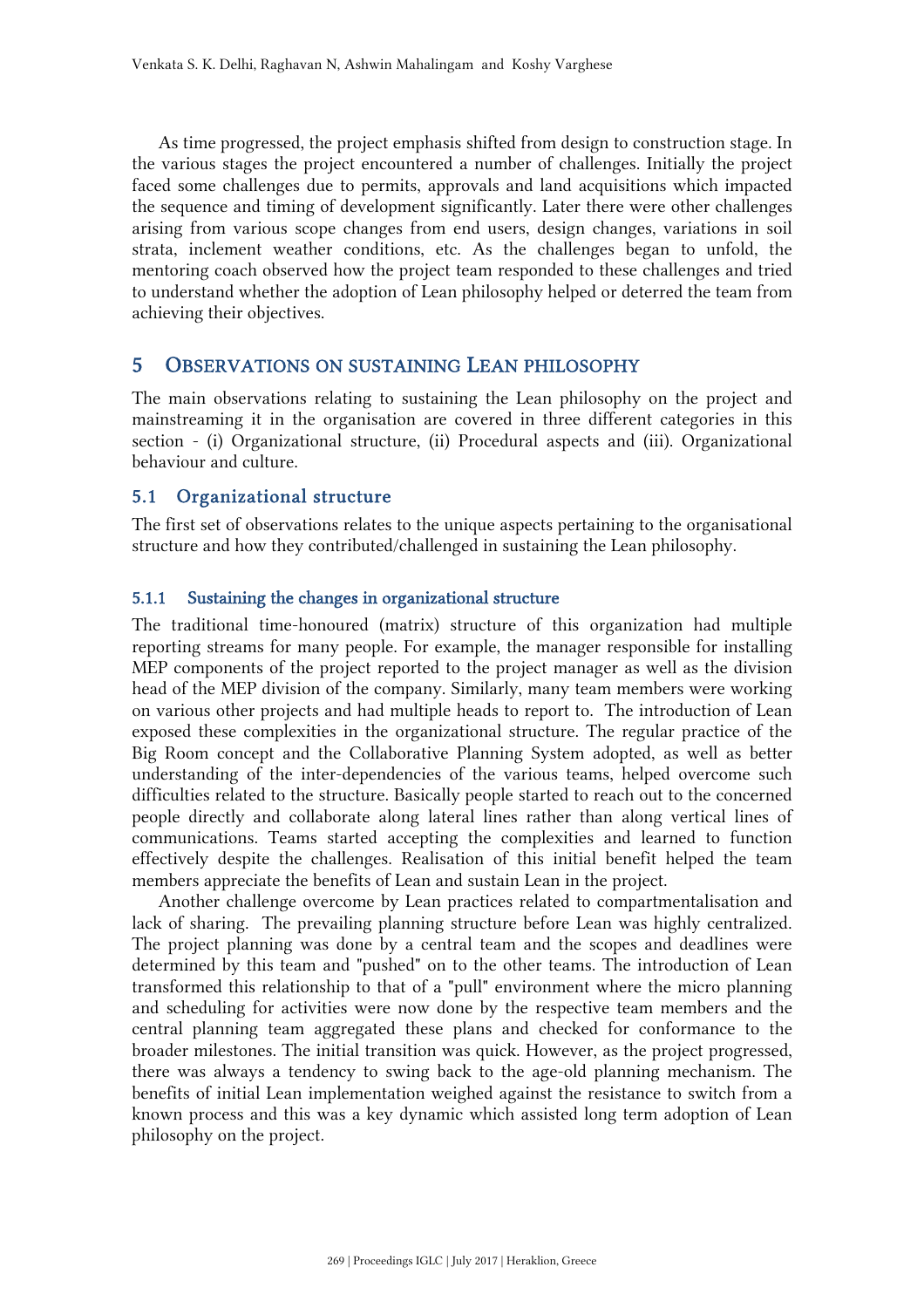#### 5.1.2 Involvement of the top management

During the initial phases the top management of the construction division was closely following the team's transition to Lean construction and provided considerable motivation. The management was regularly involved in the Big Room meetings during the initial phase. As the management saw that Lean was being successfully adopted on the project, its focus shifted to other pressing matters. As the top management's frequency of participation in the Lean meetings decreased, the initial enthusiasm towards Lean started waning. The behaviour of the various teams changed to some extent once they realised that they were no longer under the direct watch of the top management. This could relate somewhat to the concept of the Hawthorne effect (Landsberger, 1958), wherein the behaviour of people changed once they realised that they were being observed. This highlighted the need for the involvement of the top management to continue for a considerable period to sustain the transition to Lean construction.

#### 5.1.3 The changes in Lean championship team

The initial transition to Lean methods was championed by a Lean championship team which was familiar with Lean methods from association with earlier Lean trials and which had also fully subscribed to the Lean philosophy. However, as the project progressed, some of the members of this championship team were shifted to other assignments. The dilution in the driving force provided by the champions started cooling off the interest in Lean and commitment to Lean started wavering to some extent. The learning was that the core championship team should stay with the Project for sustained momentum.

#### 5.2 Procedural Aspects

The introduction of Lean philosophy involved some significant changes to the traditional processes adopted in the project. This section discusses some aspects of the processes which the Lean implementation challenged.

#### 5.2.1 The transparency required in organisational processes

An interesting change in the organisational processes came about due to increased transparency in the interaction processes associated with Lean culture. Lean introduced the need to accept the project performance as paramount as against the performances of individual divisions/ teams. The use of the Big Room concept encouraged the various teams to start having conversations directly with the other teams to seek clarifications instead of going through time and energy-consuming traditional hierarchical routes. Such dynamics observed on this project point to the fact that for successful Lean implementation, the organisation should enable processes which are adequately transparent and inclusive and encourage the various players to share information among all team members including subcontractors.

### 5.2.2 Proactive determination of challenges

The use of Big Room meetings and Look Ahead schedules encouraged the team members to look at the potential constraints more proactively and seek timely and coordinated action plans. This meant introduction of new processes in the organisation which would facilitate such proactive working. Also, a new software tool was deployed to keep track of the promises and new protocols were drafted with regard to the communication and escalation mechanisms. As the project progressed, the teams were initially viewing these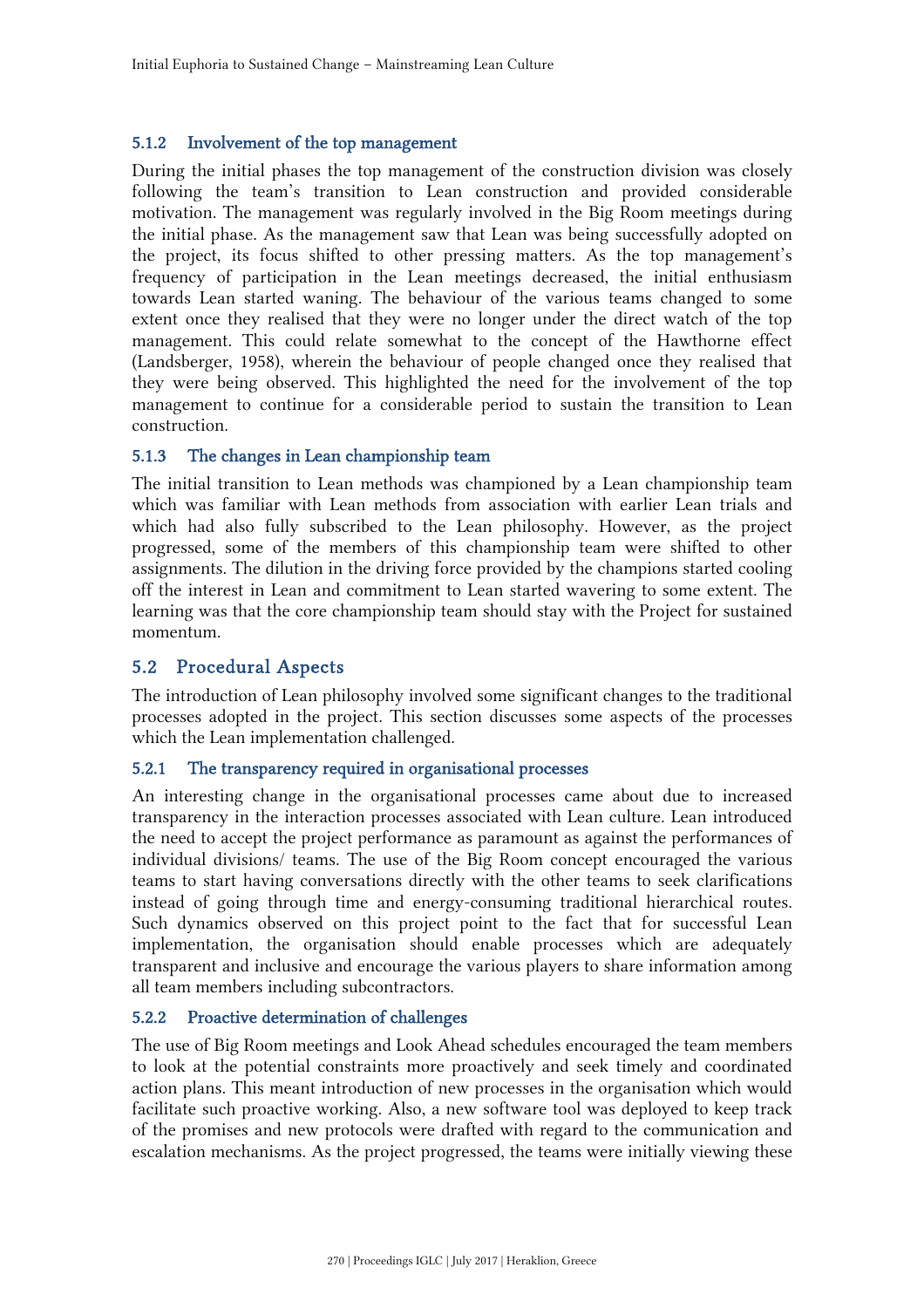as constraining them from their usual way of doing business. However, as the project started facing various challenges (described in Section 4 above) these new processes helped the teams to navigate the challenges better. The formation of a multi-disciplinary, multi-divisional Steering Committee helped considerably in sorting out interdepartmental coordination issues, etc. The team was able to anticipate some of these challenges and the new Lean processes gave them flexibility to micro plan around these challenges. As one of the team members put it in one of the meetings – "I should tell you, as we look at whether Lean helped us on the project or not, that we have made this progress despite various challenges only because of Lean. I do not know what it would have been like if Lean was not implemented"

#### 5.2.3 Challenges in implementing Lean in Design and Procurement phases

Lean construction principles have been applied to the construction processes in various projects in this country. However, introduction of Lean philosophy in the design and procurement phases of the project posed significant challenges. The Design work in this project was outsourced and complex workflow processes involving several end-user groups, the internal coordination team and the multi-location design agency resulted in several iterations. The weekly look ahead plans and constraints identification were not easy for the design and procurement teams. The Big Room meetings mandated these team members to give commitments on certain aspects of the design. The weekly lookahead plans did help them to micro plan certain activities but as the week progressed, the team members realized that the promises given might not be fulfilled due to unanticipated iterations and design changes. Similar problems were encountered with the procurement phase, where standard operating procedures for procurement as per Lean concepts were not set before the project commenced. Unanticipated activities such as extended negotiations with vendors, etc. made it difficult for the procurement teams to keep up their promises. Such procedural aspects challenged the appropriateness of Lean implementation in the Design and Procurement phases of Lean implementation. At present methods for improving the processes of introduction and mainstreaming Lean in design and procurement are still being debated by the teams.

## 5.2.4 Challenges in the Involvement of different Divisions with their own individual Processes

The other divisions of the organisation apart from the construction division had their own project management systems, such as the Theory of Constraints and initially found it difficult to accept and adopt the Lean philosophy. This resulted in many debates and disengagement to some extent. However, on observing the Lean processes involved over time, they understood the many similarities in the approaches and came around to accepting the Lean concepts as being more comprehensive and started practicing Lean quite effectively.

## 5.3 Organizational behaviour and culture

The behavioural and cultural aspects turned out to be the most challenging in terms of sustaining the transformation to Lean over a longer period. The initial momentum of the novel philosophy started slowing down after some time. The age-old habits of the team members began to resurface. The prevalent organisational culture was a friendly one where team members were more concerned about avoiding conflicts. While this culture maintained a pleasant working environment in the organisation and the project, it impeded the team members from discussing the feasibility, etc frankly and effectively.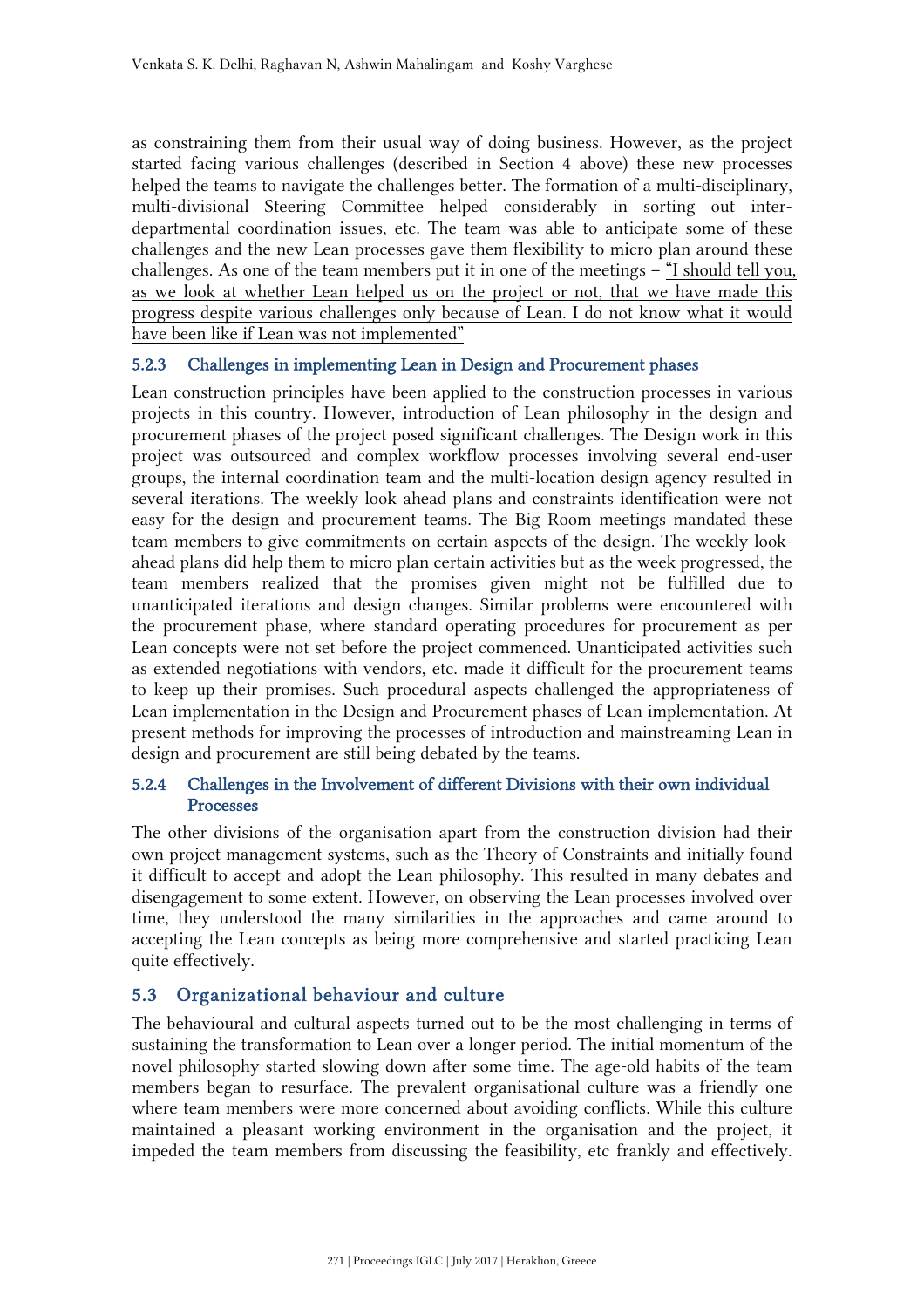As the project progressed, Lean implementation forced the members to come out of this comfort zone and discuss the issues more frankly and point out the constraints posed by other team members. Sustaining this open culture became a challenge in the long term on the project and prompted organisation-wide initiatives to change this culture.

## 6 STRATEGIES THAT FACILITATE MAINSTREAMING OF LEAN CULTURE IN THE ORGANISATION

As the mentoring coach observed the organisation while it was trying to sustain the Lean culture developed, some key findings which can be applied to other projects were noted. These findings are discussed below.

## 6.1 The role of Lean steering team

The role of a Lean steering or champion team is very important in mainstreaming Lean philosophy. This team should be in a position to gauge the morale of the working team players and persist with the changes till the working teams realized the benefits of Lean implementation. The role of this team is also crucial in realizing how various tools related to Lean construction can be implemented in the organisation in an effective manner. The team could decide on which tools to implement and also on the timing of such implementations to maximise the gains achieved by the implementation of Lean on projects. An important point in this aspect is the continuity of personnel who are part of this team. The organisation could, as far as possible, ensure that certain key persons continue on this team to improve the consistency of Lean implementation over time.

## 6.2 The role of demonstrable initial successes

It helps to have some demonstrable initial successes to sustain Lean over time. The use of the simpler tools such as 5S, Work Sampling, First Run Studies, etc help people understand Lean processes on a hands-on basis and can be useful to demonstrate early gains. The initial successes help the team members build confidence on subscribing to the change and help mainstreaming the new philosophy.

## 6.3 The role of HR training

A crucial role is played by Human Resources training in mainstreaming Lean construction. The HR teams can help facilitate the behavioural change which is required by the project teams as the organisation transitions to the new culture. The HR trainings could also aim at addressing gaps in trust and encourage an open and honest culture. In this process, they could re-emphasize the vision and goals of the organisation and how transforming to the new paradigm helps in achieving those goals. The trainings should be structured in such a way that these principles are instilled in all the employees early in their career in the organisation. Reinforcing trainings which build on the older trainings play a crucial role in the internalization of Lean culture among employees and mainstreaming the Lean culture in the organisation. The mentoring coach observed that such HR trainings might also be required for the vendors and contractors who are part of the projects.

## 6.4 The role of technology

The organisation could substantially invest in technologies which would help in mainstreaming Lean. This might involve software tools that facilitate coordination and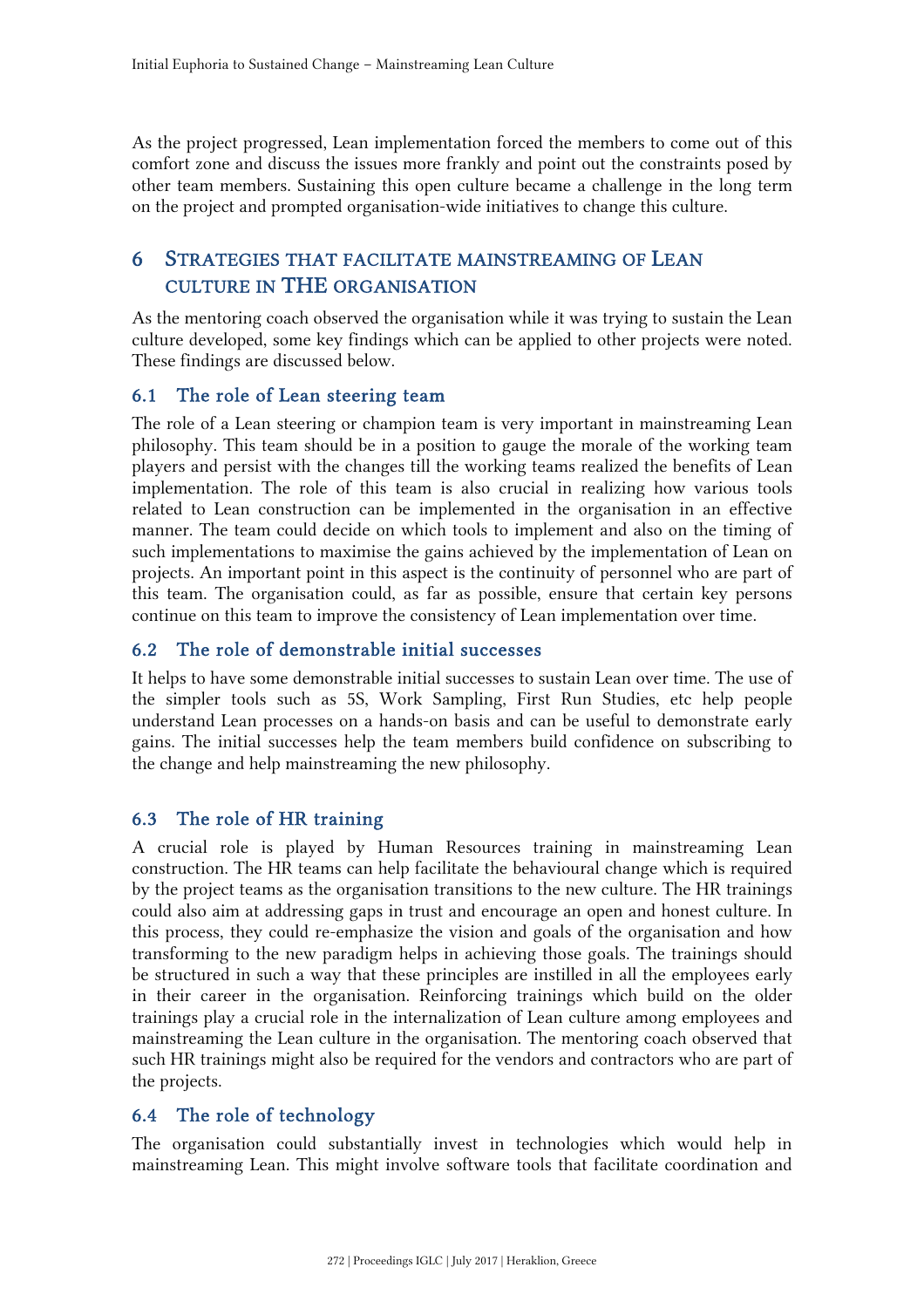construction such as comprehensive modelling tools like Digital workflow models, Visualization and BIM enabled-Lean. The mentoring coach had observed significant improvement in the effectiveness of the PPC measures when the organisation introduced special software to automate the processes of reporting. Such simple technology tools might help Lean implementation in a big way.

## 6.5 The role of top management buy-in

The role played by top management is extremely critical in the mainstreaming. The top management could make it amply clear that Lean would be the main or only way of delivering projects in the organisation and should take visible actions to this effect. Such actions by the top management will facilitate the shifting to the new philosophy and aid in changing the organisational culture. Further, sustained involvement and motivation by the top management is invaluable in sustained Lean implementation.

#### 6.6 The role of a Lean Mentor/ Coach

The availability of an experienced Lean mentor or coach can help in maintaining sustained practice of Lean concepts and help in charting mid-course corrections to ensure sustained Lean implementation. The various problems encountered in the project as mentioned earlier sometimes had a negative impact on the overall PPC trend in the Last Planner process used. (Fig. 1). However, with the guidance of the Lean coach and ever-growing permeation of Lean culture in the various teams, the negative trends were rectified.



Fig.1 Variation of overall PPC over time

#### 7 IMPLICATIONS AND CONCLUSIONS

The study illustrates some key aspects related to organisational structure, processes and culture which can pose significant challenges or enable mainstreaming while implementing Lean construction in a project or in an organisation. It was noted that changing the organisational structure or introducing tools did not pose significant challenges if the top management was fully subscribed. However, a change in processes is relatively difficult to achieve in an organisation. Finally, the organisational culture is a significant factor in the transformation to the new paradigm. Though the team members adopt the new philosophy in the short term, the deep seated beliefs would resurface over time and if not re-aligned to the new philosophy continuously, would pose significant challenges in transforming to Lean culture. Strategic planning by the top management is required to surmount these challenges. Such strategies might include demonstrating the